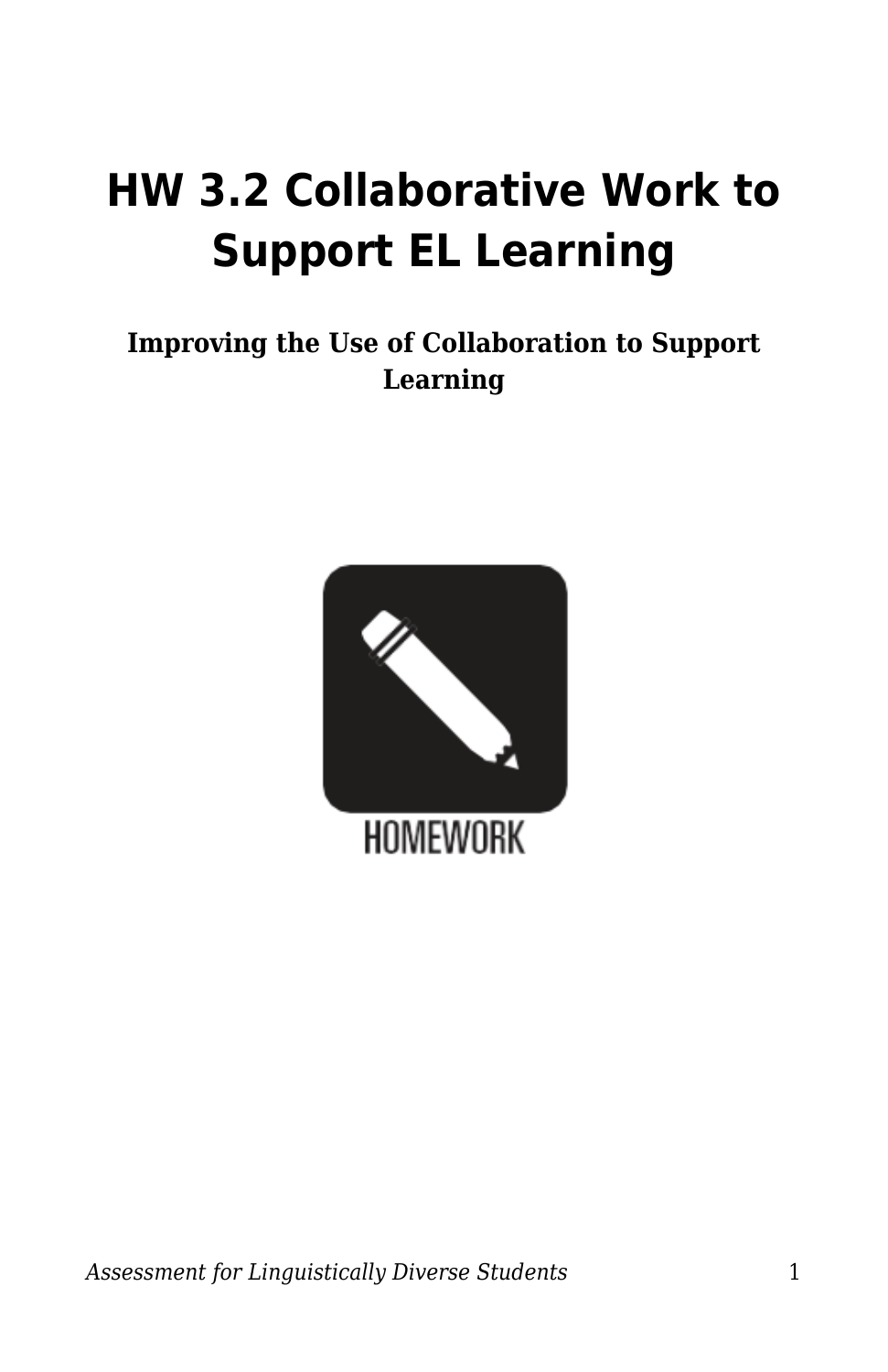| <b>Learning Outcome</b>                                                                                                                                                                                                                                                      | <b>Pedagogical Intent</b>                                                                                                                                                                                               | <b>Student Position</b>                                                                                                                                                                                                                            |
|------------------------------------------------------------------------------------------------------------------------------------------------------------------------------------------------------------------------------------------------------------------------------|-------------------------------------------------------------------------------------------------------------------------------------------------------------------------------------------------------------------------|----------------------------------------------------------------------------------------------------------------------------------------------------------------------------------------------------------------------------------------------------|
| Articulate issues of<br>assessment as they<br>affect learners'<br>development of<br><b>English language</b><br>skills, their access<br>to the Utah core<br>curriculum, and<br>their placement in<br>appropriate<br>programs.<br>Assessment: 50 pts.<br><b>Due: Session 4</b> | Teachers can design,<br>plan for, and use<br>stronger<br>collaboartive tasks in<br>their instruction<br>which increase<br>opportunities for ELs<br>to participate and<br>use academic<br>language and learn<br>content. | <b>Students are</b><br>learning about<br><b>English language</b><br>assessment<br>practices and<br>group work as a<br>site for promoting<br>learning and<br>literacy, and a site<br>where teachers can<br>track that learning<br>in informal work. |

## **Instructions**

1.Read [WIDA focus on Group Work for Content Learning](https://wida.wisc.edu/resources/group-work). Notice how it connects to the [CREDE Standards of Effective Pedagogy](https://byu.box.com/s/czfvqc5ye6giv1vsl94k8u6xospe2w2m) reviewed in LA 3.1.

2 Prepare a short report that responds to the items listed below:

a.Explain (based on past learning, professional development or your personal experience) how collaborative work can support ELs in engaging with and participating in your class. Consider in your answer how these activites support ELs in devleoping academic language and learning course content.

b.Describe how you currently use collaborative work now and how you might alter, improve, or employ it in your teaching. Reveal any hesitancies you have and how the reading you did for this homework addressed those hesitancies. Make a list of the principles you use or will use to guide you as you develop group work.